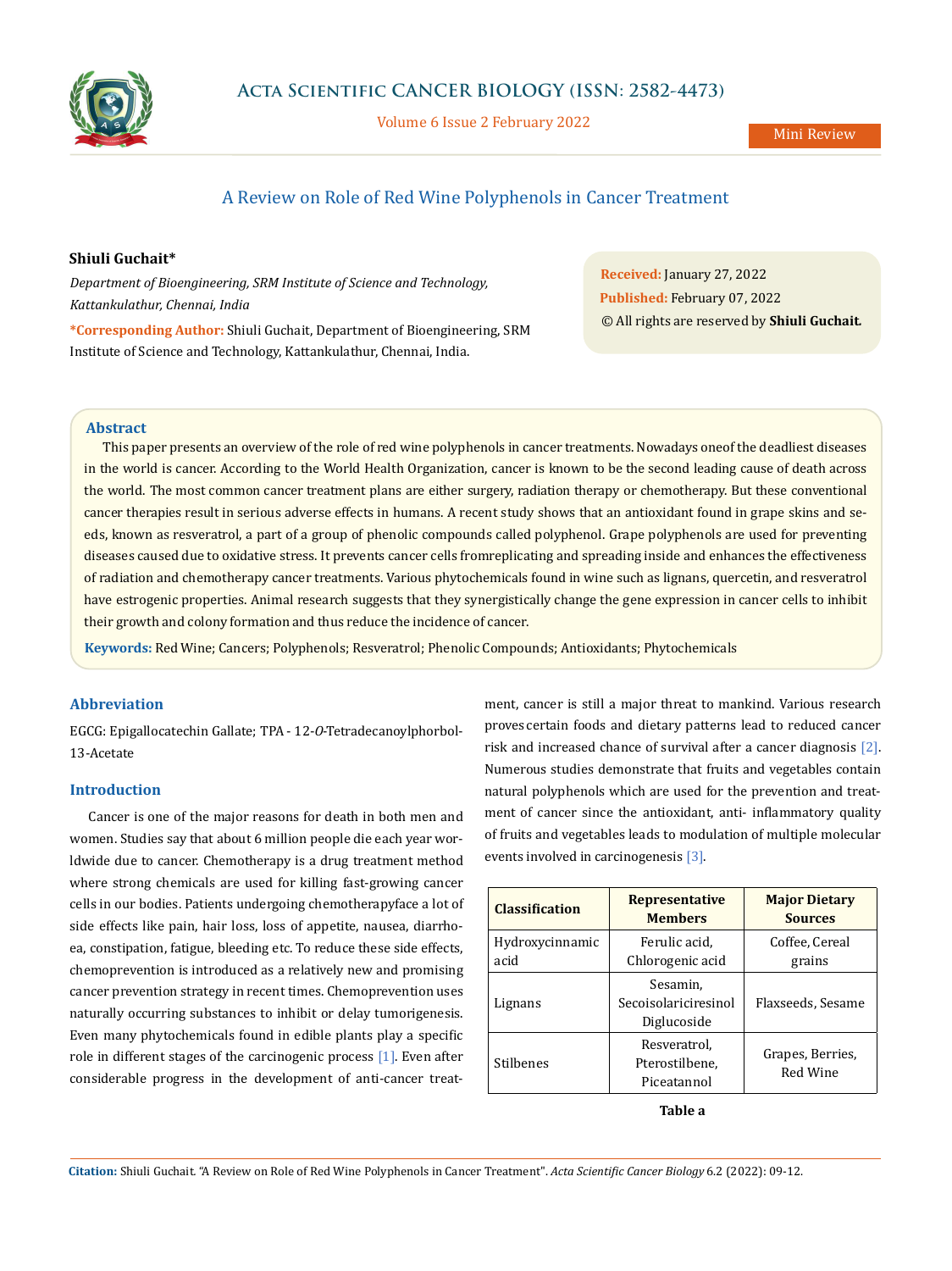| <b>Classification</b> |                   | <b>Representative members</b>                               | <b>Major dietary sources</b>                                          |  |
|-----------------------|-------------------|-------------------------------------------------------------|-----------------------------------------------------------------------|--|
|                       | Anthocyanins      | Delphinidin, Pelargonidin, Cyanidin,<br>Malvidin            | Berries, Grapes, Cherries, Plums,<br>Pomegranates                     |  |
|                       | Flavanols         | Epicatechin, Epigallocatechin, Egcg,<br>Procyanidins        | Apples, Pears, Legumes, Tea, Cocoa,<br>Wine                           |  |
|                       | Flavanones        | Hesperidin, Naringenin                                      | Citrus fruits                                                         |  |
| <b>Flavonoids</b>     |                   |                                                             |                                                                       |  |
|                       | Flavones          | Apigenin, Chrysin, Luteolin                                 | Parsley, Celery, Orange, Onions, Tea,<br>Honey, Spices                |  |
|                       | <b>Flavonols</b>  | Quercetin, Kaempferol, Myricetin,<br>Isorhamnetin, Galangin | Berries, Apples, Broccoli, Beans, Tea                                 |  |
|                       | Iso flavonoids    | Genistein, Daidzein                                         | Soy                                                                   |  |
| Phenolicacids         | Hydroxybenoicacid | Ellagic acid, Gallic Acid                                   | Pomegranate, Grapes, Berries, Wal-<br>nuts, Chocolate, Wine, GreenTea |  |

**Table 1:** The classification of natural polyphenols.

This table demonstrates recent discoveries about the anti-carcinogenic properties of natural polyphenols and briefly describes the mechanism of action-, and major sources from laboratory experiments and clinical trials [3].

It is found that grapes and red wine are rich sources of polyphenols and thus have an immense contribution to cancer treatment. Alcohol intake increases the risk of cancer, but studies and surveys say that consumption of wine rather than beer and spirits lowers the risk of rectal cancer  $[4]$ .



This line graph provides a pictorial representation of the relative risk of rectal cancer associated with different types of alcohol consumption [4].

The aim of this overview is to summarize various recent studies on various useful wine components and using red wine as a chemopreventive measure in cancer treatment.

#### **Red wine Polyphenols in cancer chemoprevention**

Some important polyphenols in red wine are resveratrol, anthocyanins, catechins, quercetins, tannins, and gallic acid [5]. Phenolic components provide the colour and taste of red wine and it also works as a wine preservative. Tannins constitute majority of polyphenols. Wine Polyphenolic compounds contains non-flavonoids like hydroxycinnamates, hydroxybenzoates, stilbenes and flavonoids like flavan-3-ols, flavanols, anthrocyanins [6].

### **Cancer Chemopreventive activity of resveratrol**

Resveratrol, a type of polyphenol found in red wine has chemopreventive activity in different stages of carcinogenesis [7]. Research state that red and purple grapes used for red wine preparation have more resveratrol than green grapes and thus have more benefits.

Resveratrol acts as an antioxidant and antimutagenic compound that mediates anti-inflammatory effects [8]. Resveratrol inhibits cellular events that are associated with tumor initiation, promoti-

**Citation:** Shiuli Guchait*.* "A Review on Role of Red Wine Polyphenols in Cancer Treatment". *Acta Scientific Cancer Biology* 6.2 (2022): 09-12.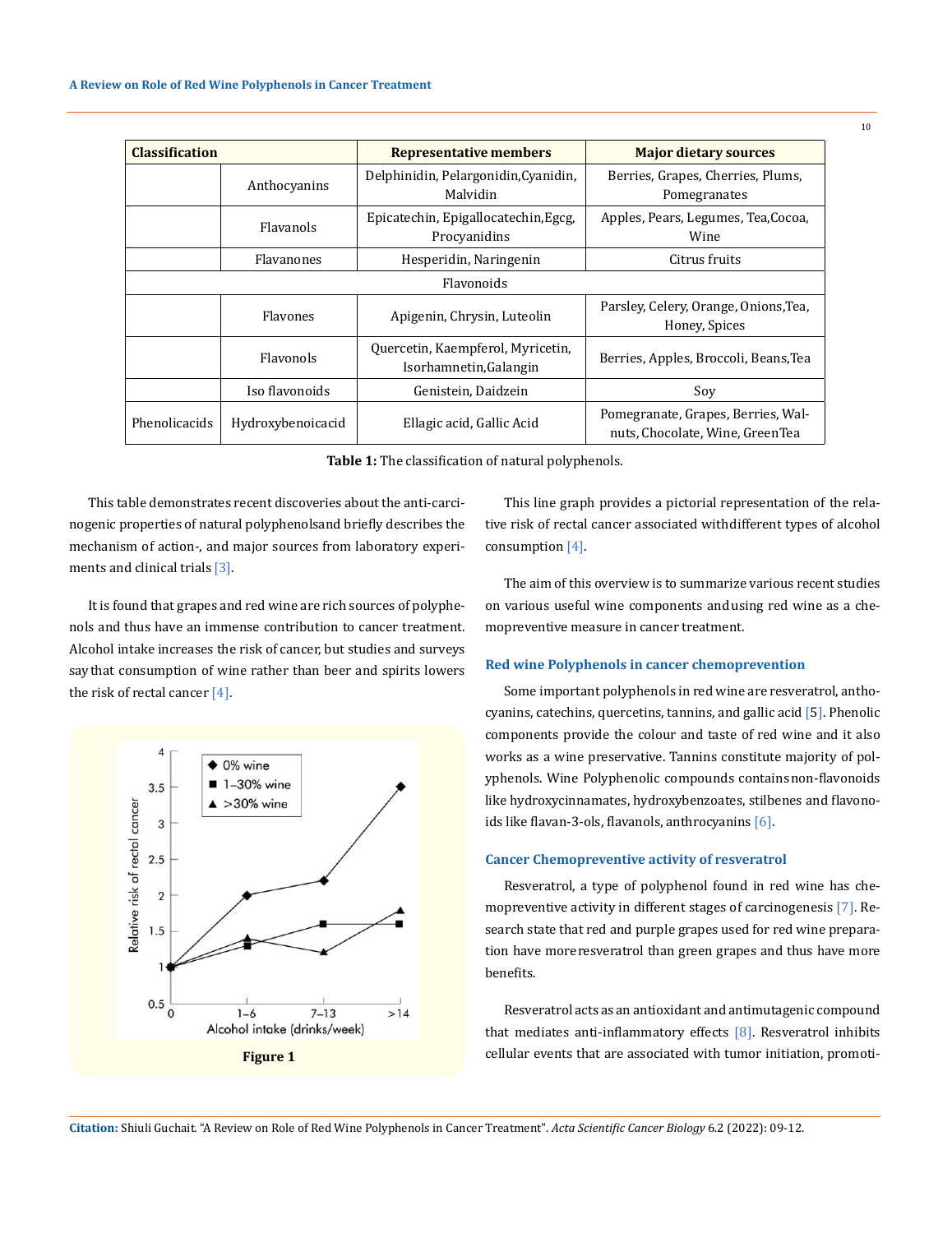on, and progression. According to clinical studies resveratrol also inhibits events associated with tumor initiation and thus prevents tumor promotion. Resveratrol inhibits cancer promotion and a dose dependent manner like - human promyelocytic leukemia HL-60 cells were treated with 12-o-tetradecanoyphorbol- 13-acetate (TPA) [9].

### **Cancer Chemopreventive activity of quercetin**

Quercetin is a type of flavonoid found in red wine has chemopreventive nature with little or no side effects to normal cells due to its antioxidant, anti-tumor, and anti-inflammatory activity. Low dose of quercetin exhibit inhibition of cancer cell proliferation by arresting cell cycle at G1 phase and is thus known to inhibit proliferation of wide range of cancer like breast, cervical, prostate, colon, and lung  $[10]$ . Quercetin show direct proapoptotic effects on tumor cells and thus inhibit numerous human cancer cell progression [11]. A proper combination of resveratrol and quercetin in concentrations equivalent to thatfound in red wine can inhibit oral squamous carcinoma cell growth and proliferation  $[12]$ .

#### **Cancer Chemopreventive activity of Catechin**

Catechins are group of polyphenol-based secondary metabolites mostly found in red wine tea, coca and other fruit drinks and plant products [13,14]. Catechins are usually found as aglucones or are esterifiedas with gallic acid [15].

Studies say that catechin can prevent lung cancer A549 cells with an inhibition rate of 19.76% byincreasing the expression p21 and  $p27$  in cancer cells  $[16]$ .

#### **Polyphenols as aromatase inhibitors**

After menopause, aromatization of androgen precursor present in adipose tissue is the major synthetic source of estrogen  $[17]$ . Aromatase, a cytochrome P450 is an enzyme that synthesizes estrogen by converting C19 androgens into C18 aromatic estrogenic steroids. Since case of breast tumor aromatase expression is enhanced compared to that of surrounding non-cancerous tissue, it is important to suppress estrogen formation in breast of postmenopausal women by aromatase inhibition [18-21].

Polyphenols present in red wine can decrease aromatase activity and thus inhibits estrogen production<sup>[22]</sup>.

## **Discussion**

The study demonstrates the role of red wine polyphenols in cancer treatment. Cancer is considered one of the world's deadliest diseases. It is treated generally by surgery, radiation therapy or chemotherapy which have numerous side effects. So, adopting chemopreventive measures like having dietary food and beverages rich in polyphenols such as resveratrol, quercetin, catechin etc. is of great importance. Red wine contains such useful polyphenols; hence, moderate wine consumption is considered a new and promising cancer-preventive strategy.

#### **Conclusions**

Polyphenols have been found beneficial plant compounds with antioxidant properties which help in protect against various diseases. They can be classified into flavonoids, phenolic acid, lignans and stilbenes. Red wine is an important dietary source of polyphenols which exhibit number of biological effects in different *in vitro* and *in vivo* systems. It has been shown that some red wine polyphenols such as resveratrol, quercetin and catechins have been shown to inhibit *in vitro* and *in vivo* carcinogenesis due to their antioxidative or anti-inflammatory properties. Polyphenols can inhibition of growth of transformed cells and hence can act as supressing agent. Grape polyphenols present in red wine can be used as cancer chemopreventives. Red wine polyphenols can decrease aromatase activity, indicating potential treatment of breast cancer, since aromatase plays an important role in the carcinogenesis of breast cancer by inhibiting estrogen production. **Bibliography**

- 1. [Surh YJ. "Cancer chemoprevention with dietary phytochemi-](https://pubmed.ncbi.nlm.nih.gov/14570043/)
- cals". *[Nature Reviews Cancer](https://pubmed.ncbi.nlm.nih.gov/14570043/)* 3 (2003): 768-780. 2. Joseph F Gonzales., *et al.* ["Applying the precautionary principle](https://pubmed.ncbi.nlm.nih.gov/24870117/)
- to nutrition and cancer". *[The Journal of the American College of](https://pubmed.ncbi.nlm.nih.gov/24870117/) Nutrition* [33.3 \(2014\): 239-246.](https://pubmed.ncbi.nlm.nih.gov/24870117/)
- 3. [Yue Zhou.](https://www.ncbi.nlm.nih.gov/pubmed/?term=Zhou%20Y%5BAuthor%5D&cauthor=true&cauthor_uid=27556486), *et al.* "Natural Polyphenols for Prevention and Treatment of Cancer". *[Nutrients](https://www.ncbi.nlm.nih.gov/pmc/articles/PMC4997428/)* 8.8 (2006): 515.
- 4. Pedersen A., *et al.* ["Relations between amount and type of](https://pubmed.ncbi.nlm.nih.gov/12740343/) alcohol and colon [and rectal cancer in a Danish population](https://pubmed.ncbi.nlm.nih.gov/12740343/)[based cohort study".](https://pubmed.ncbi.nlm.nih.gov/12740343/) *Gut* 52 (2003): 861-867.
- 5. [Del Pino-García R.,](https://www.sciencedirect.com/science/article/abs/pii/S0308814616317915) *et al.* "Theeffects of heat treatment on the phenolic [composition](https://www.sciencedirect.com/science/article/abs/pii/S0308814616317915) and antioxidant capacity of red wine pomace seasonings". *Food Chemistry* [221 \(2017\): 1723-1732.](https://www.sciencedirect.com/science/article/abs/pii/S0308814616317915)